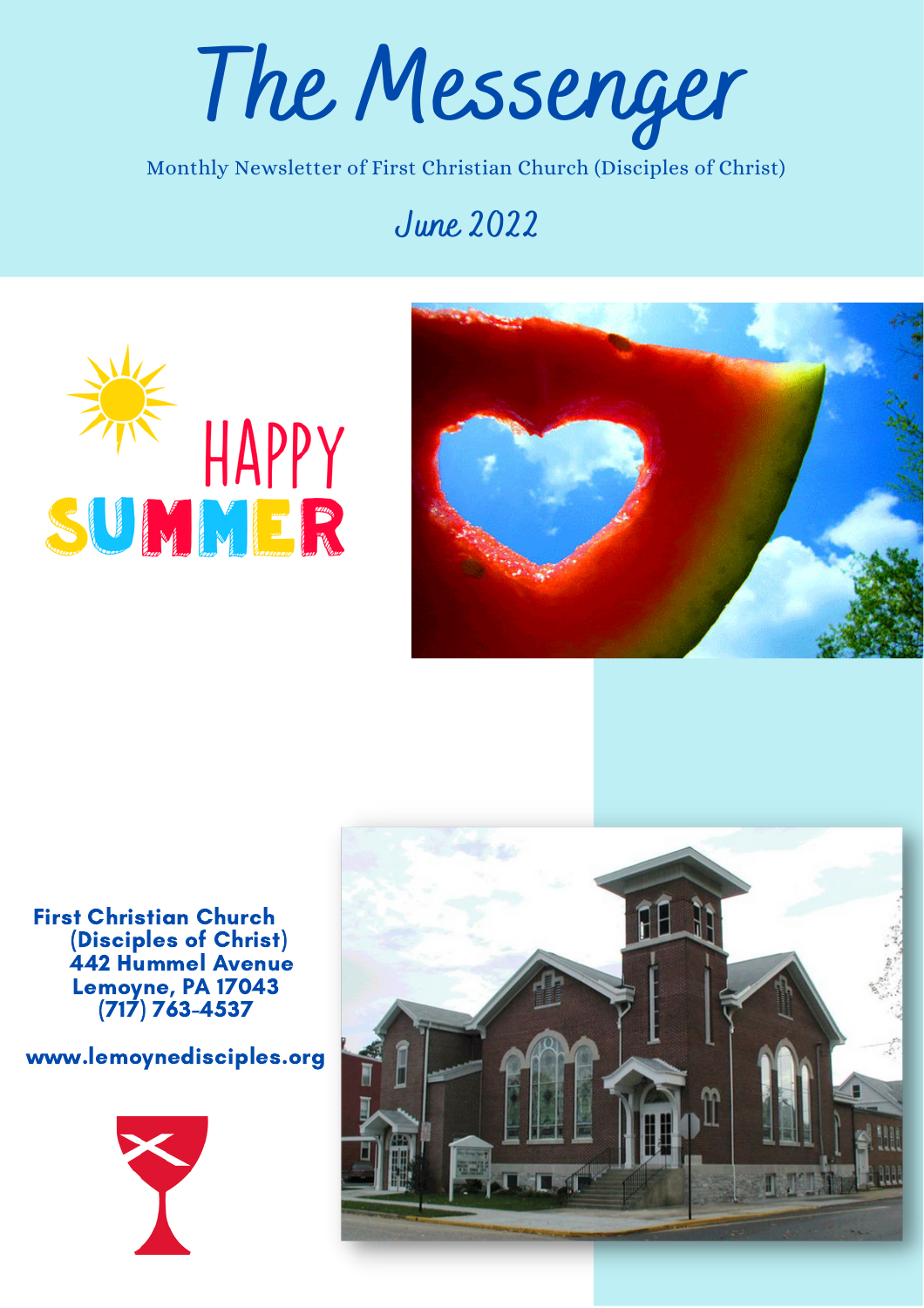

## **June's Serving Schedule**

# June 's Diaconate Schedule

June 5 - Doria Onstott June 12 - Jane Welsh June 19 - Lois Haagen June 26 - Glenn Haagen

# June 's Elder 's Schedule

June 5 - Diana Onstott June 12 - Bryon Keck June 19 - Diana Onstott June 26 - Bryon Keck

#### **June 's Birthdays & Anniversaries**

# **Happy Birthday to Lois Miller on June 19th! & Happy Anniversary Glenn & Lois on June 7th!**

Prayer List

- Whole world no exceptions
- Roofers working on our roof especially the one who fell and dislocated shoulder.
- Prayers for those affected by formula shortage.
- Blessings and prayers for the families fo the 19 children and 2 teachers.
- Prayers for the Congregation.
- Prayers for Kimberly who recently lost her father.
- Prayers for licorice Dave's cat who is not feeling well.